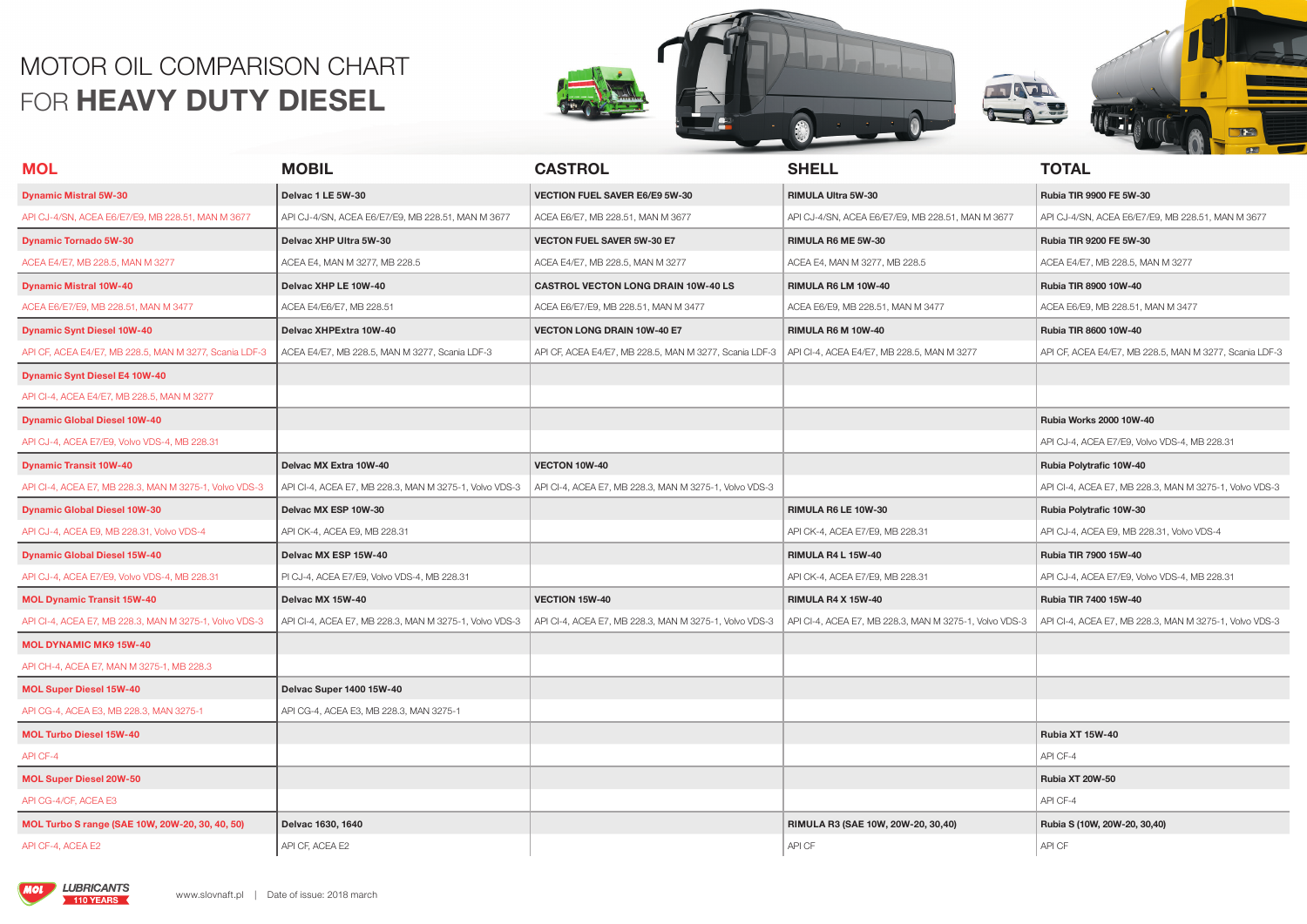## MOTOR OIL COMPARISON CHART FOR **HEAVY DUTY DIESEL**







| <b>MOL</b>                                             | <b>LOTOS</b>                         | <b>ORLEN</b>                    | <b>FUCHS</b>                                           |
|--------------------------------------------------------|--------------------------------------|---------------------------------|--------------------------------------------------------|
| <b>Dynamic Mistral 5W-30</b>                           |                                      | PLATINUM ULTOR PERFECT 5W-30    | TITAN CARGO MAXX 5W-30                                 |
| API CJ-4/SN, ACEA E6/E7/E9, MB 228.51, MAN M 3677      |                                      | API CJ-4, ACEA E6/E7/E9         | API CJ-4/SN, ACEA E6/E7/E9, MB 228.51, MAN M 3677      |
| <b>Dynamic Tornado 5W-30</b>                           | <b>TURDUS POWERTC SYNTETIC 5W-30</b> | PLATINUM ULTOR MAXIMO 5W-30     | TITAN CARGO SL 5W-30                                   |
| ACEA E4/E7, MB 228.5, MAN M 3277                       | ACEA E4/E7                           | ACEA E4/E7                      | ACEA E4/E7, MB 228.5, MAN M 3277                       |
| <b>Dynamic Mistral 10W-40</b>                          | TURDUS POWERTEC S100 10W-40          | PLATINUM ULTOR PROGRESS 10W-40  | <b>TITAN CARGO LA 10W-40</b>                           |
| ACEA E6/E7/E9, MB 228.51, MAN M 3477                   | API CI-4, ACEA E6/E7                 | API CI-4, ACEA E6/E7            | ACEA E6/E7/E9, MB 228.51, MAN M 3477                   |
| <b>Dynamic Synt Diesel 10W-40</b>                      |                                      | PLATINUM ULTOR LDF 10W-40       | TITAN CARGO LD3 10W-40                                 |
| API CF, ACEA E4/E7, MB 228.5, MAN M 3277, Scania LDF-3 |                                      | API CF, ACEA E4/E7              | API CF, ACEA E4/E7, MB 228.5, MAN M 3277, Scania LDF-3 |
| <b>Dynamic Synt Diesel E4 10W-40</b>                   | TURDUS POWERTEC 3000 10W-40          | PLATINUM ULTOR EXTRSAME 10W-40  | TITAN CARGO MC 10W-40                                  |
| API CI-4, ACEA E4/E7, MB 228.5, MAN M 3277             | API CI-4, ACEA E4/E7                 | API CI-4, ACEA E4/E7            | ACEA E4/E7, MB 228.5, MAN M 3277                       |
| <b>Dynamic Global Diesel 10W-40</b>                    |                                      |                                 |                                                        |
| API CJ-4, ACEA E7/E9, Volvo VDS-4, MB 228.31           |                                      |                                 |                                                        |
| <b>Dynamic Transit 10W-40</b>                          |                                      |                                 | TITAN UNIMAX ULTRA MC 10W-40                           |
| API CI-4, ACEA E7, MB 228.3, MAN M 3275-1, Volvo VDS-3 |                                      |                                 | API CI-4, ACEA E7, MB 228.3, MAN M 3275-1, Volvo VDS-3 |
| <b>Dynamic Global Diesel 10W-30</b>                    |                                      |                                 | TITAN CARGO 10W-30                                     |
| API CJ-4, ACEA E9, MB 228.31, Volvo VDS-4              |                                      |                                 | API CJ-4, ACEA E9, MB 228.31, Volvo VDS-4              |
| <b>Dynamic Global Diesel 15W-40</b>                    | TURDUS POWERTEC 1100 15W-40          | PLATINUM ULTOR FUTURO 15W-40    | TITAN CARGO 15W-40                                     |
| API CJ-4, ACEA E7/E9, Volvo VDS-4, MB 228.31           | ACEA E9, API CJ-4                    | API CJ-4, ACEA E7/E9            | API CJ-4, ACEA E9, MB 228.31, Volvo VDS-4              |
| <b>MOL Dynamic Transit 15W-40</b>                      | <b>TURDUS POWERTEC 15W-40</b>        | PLATINUM ULTOR PLUS CI-4 15W-40 | <b>TITAN TRUCK PLUS 15W-40</b>                         |
| API CI-4, ACEA E7, MB 228.3, MAN M 3275-1, Volvo VDS-3 | API CI-4, ACEA E3/E5                 | API CI-4, ACEA E7               | API CI-4, ACEA E7, MB 228.3, MAN M 3275-1, Volvo VDS-3 |
| <b>MOL DYNAMIC MK9 15W-40</b>                          | TURDUS SHPD 15W-40                   | PLATINUM ULTOR PLUS CH-4 15W-40 | <b>TITAN TRUCK 15W-40</b>                              |
| API CH-4, ACEA E7, MAN M 3275-1, MB 228.3              | API CH-4, ACEA E3/E5                 | API CH-4, ACEA E7               | API CH-4, ACEA E7, MAN M 3275-1, MB 228.3              |
| <b>MOL Super Diesel 15W-40</b>                         | <b>TURDUS MD 15W-40</b>              | PLATINUM ULTOR PLUS CG-4 15W-40 | <b>TITAN TRUCK 15W-40</b>                              |
| API CG-4, ACEA E3, MB 228.3, MAN 3275-1                | API CG-4, ACEA E2                    | API CG-4, ACEA E3               | API CG-4, ACEA E3/E5                                   |
| <b>MOL Turbo Diesel 15W-40</b>                         |                                      | PLATINUM ULTOR DIESEL 15w-40    | <b>TITAN TRANS HD 15W-40</b>                           |
| API CF-4                                               |                                      | API CF-4/CF                     | API CF-4                                               |
| <b>MOL Super Diesel 20W-50</b>                         |                                      | PLATINUM ULTOR DIESEL 20W-50    |                                                        |
| API CG-4/CF, ACEA E3                                   |                                      | API CF-4/CF                     |                                                        |
| MOL Turbo S range (SAE 10W, 20W-20, 30, 40, 50)        |                                      |                                 | TITAN UNIVERSAL HD (SAE 10W, 20W-20, 30, 40)           |
| API CF-4, ACEA E2                                      |                                      |                                 | ACEA E2                                                |